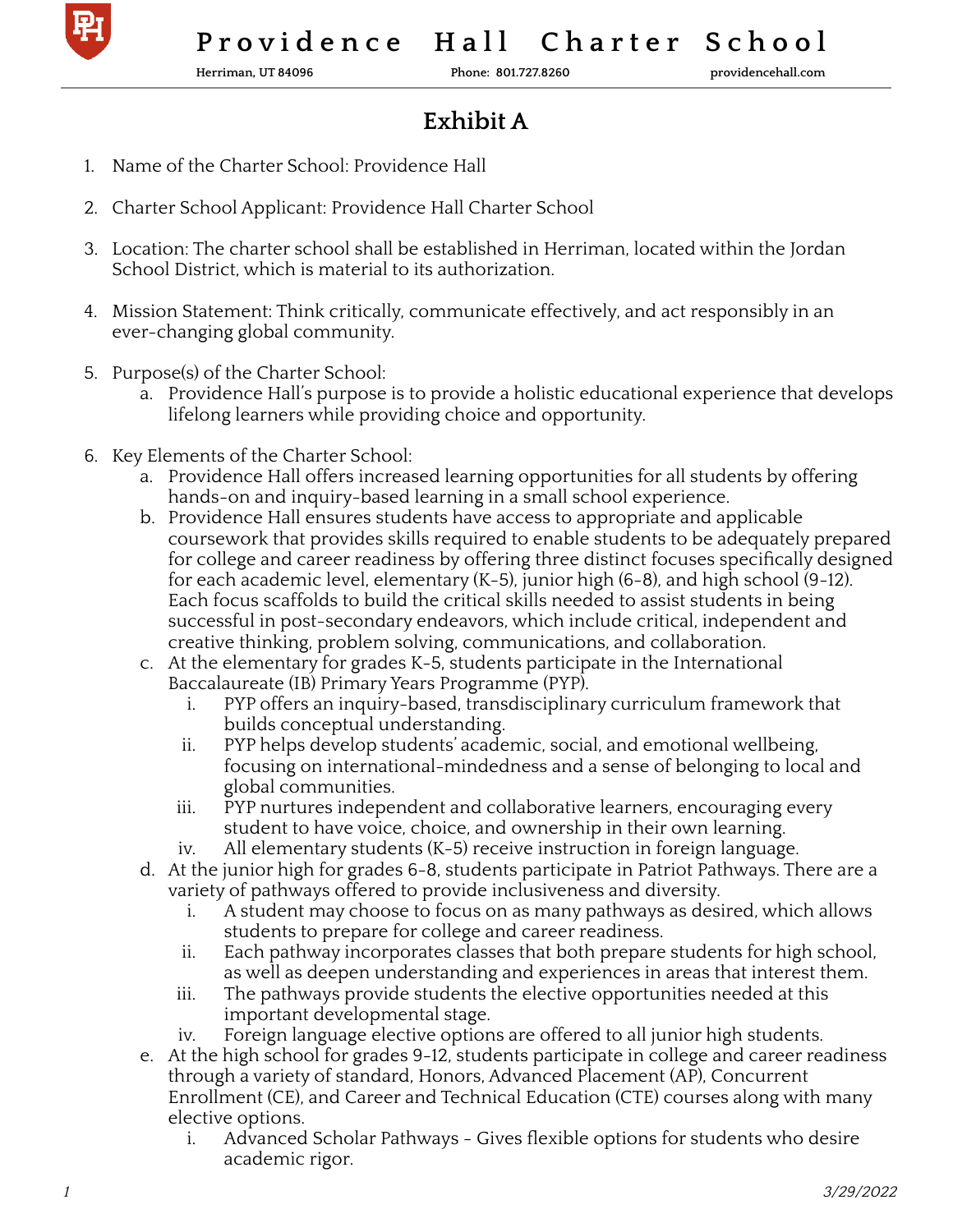

**Herriman, UT 84096 Phone: 801.727.8260 providencehall.com**

- ii. Diploma Pathways Provides advanced levels beyond state requirements.
- Academic Letters Recognizes and rewards any student who demonstrates and maintains academic excellence.
- iv. CTE Pathways Recognizes and rewards students who take and pass specific courses with an 80% average on state exams and participate in nationally recognized student organizations.
- v. High School Academic Pathways Recognizes and rewards students who take and pass specific courses and participate in school or nationally recognized student organizations.
- vi. Academic Focus Awards Recognizes and rewards students who take and pass specific courses with a "B" average, complete one subject specific project, and write a reflective essay.
- vii. Academic Letter Recognizes and rewards students who demonstrate and maintain academic excellence in the classroom.

viii. Foreign language elective options are offered to all high school students.

ADDED TO ALL CHARTERS:

- f. Maintain a large enough student population to offer all programmatic elements listed in the approved charter application.
- g. Distance and online education programs offered will be consistent with the programs and intentions listed in the approved charter application or will not offer distance or online education, as defined by the Utah State Board of Education.
- 7. School Year Opened:
	- a. Elementary 2008
	- b. Junior High 2012
	- c. High school 2014
- 8. Grade Levels and Maximum Enrollment:

| School      | Grades   | <b>Total Enrollment</b> |
|-------------|----------|-------------------------|
| Blementary  | $K-5$    | 810                     |
| Junior High | $6 - 8$  | 650                     |
| High School | $9 - 12$ | 700                     |

## 9. Enrollment Preferences

- a. Children of school founders and Board of Trustee (Board) members
- b. Children of full-time certified employees
- c. Siblings of current students
- 10. Structure of Governing Board\*:
	- a. The Board shall maintain at least five (5) and no more than nine (9) members.
	- b. All members of the Board shall retain a three (3) year term, which can be renewed through Board vote for an additional two (2) terms, for a total of nine (9) years.
	- c. A voting member of the Board may not, during the member's term in the Board, also be an employee of PHCS.
	- d. Board member terms, regardless of when they are voted in, their year of membership toward their three year (3) term ends July 31st.
	- e. The parent community of the School shall elect at least one (1) Parent Representative to serve on the Board by vote of the parent organization.